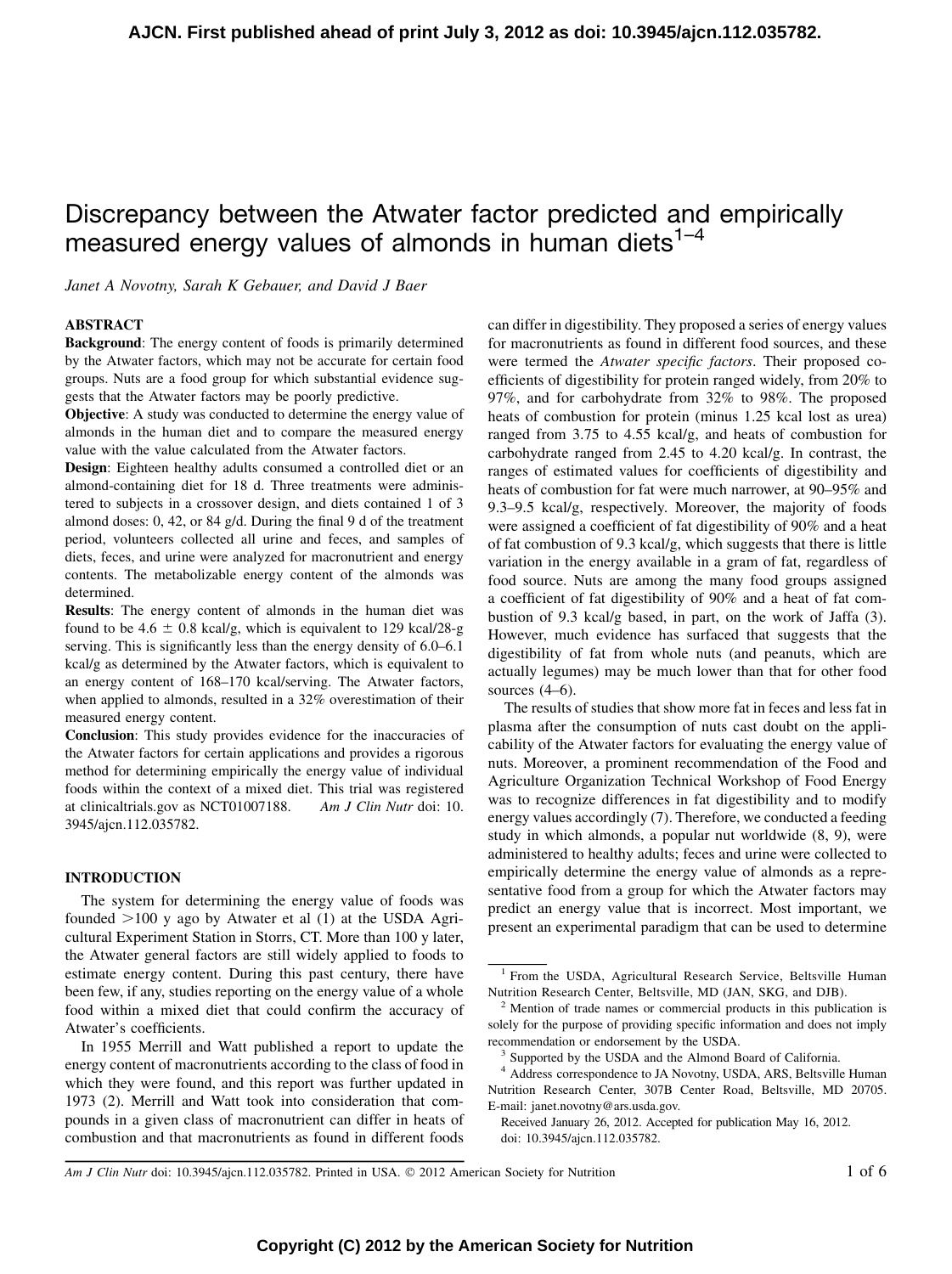the metabolizable energy (ME) value of any single whole food within the context of a mixed diet.

# SUBJECTS AND METHODS

# Subjects

A convenience sample of men and women was recruited to participate in a feeding study. Eligible volunteers were required to be healthy (as determined by routine blood testing and urinalysis), to be nonsmoking, and to have no history of malabsorption, gastrointestinal disorders, or bariatric surgery. This study was conducted according to the guidelines in the Declaration of Helsinki. All procedures involving human subjects were approved by the Medstar Health Research Institute Committee on Human Research (Hyattsville, MD), and all volunteers provided written informed consent before participation. Of eligible volunteers, 18 individuals (10 men, 8 women) were enrolled as participants.

# Study design

The study was conducted as a randomized, crossover, controlled feeding trial composed of 3 experimental phases (Figure 1). Each experimental phase was 18 d in length. During each phase, volunteers were administered a controlled diet containing one of the following 3 doses of natural, whole almonds: 1) 0 g/d (control), 2) 42 g/d (1.5 oz/d), and 3) 84 g/d (3 oz/d). The base diet remained the same for each treatment phase, and the amount of food administered as the base diet was reduced according to the almond dose, with the goal of making the energy intake of each volunteer during the various treatment phases isocaloric. Each treatment sequence included 3 different dose amounts (0, 42, or 84 g/d). Three volunteers were randomly assigned to treatment sequences that included repetition of the 0-g/d dose, 3 volunteers were randomly assigned to treatment sequences that included repetition of the 84-g/d dose, and 12 volunteers received all 3 doses. This partial replication design of the 0- and 84-g/d treatments was used to provide information about intraindividual variability of the energy density of almonds and to estimate the volunteer  $\times$  treatment interaction. The 42-g/d dose was selected because this is the amount required to meet the US Food and Drug Administration qualified health claim for nuts. The 84-g/d dose was selected to be twice the 42-g/d dose. Volunteers were stratified by sex and initial BMI and randomly assigned to a treatment sequence.

### Diet

Volunteers were administered a controlled diet at weight maintenance throughout each feeding period. The diets were composed of traditional American foods incorporated into a constant 7-d menu cycle, and volunteers were instructed to consume all

and only foods provided by the Beltsville Human Nutrition Research Center. Examples of foods used for 2 of the 7 d of menus included the following—1) for breakfast: French toast, syrup, margarine, egg, milk, sugar; lunch: turkey and Swiss cheese, salad (lettuce, celery, tomato, carrot, honey Dijon dressing), vegetable soup, roll, brownie; dinner: beef stroganoff, egg noodles, roll, peas, margarine, frosted cake, lemonade; and snack: pretzels; and 2) for breakfast: egg, sausage (turkey), bread, margarine, sugar, peaches (canned); lunch: taco (ground meat, refried beans, tortillas), lettuce, onions, cheddar cheese, salsa, fruit punch, grapes, brownies; dinner: turkey breast, turkey gravy, cranberry sauce, potatoes, salad (lettuce, tomato, cucumber, poppy seed dressing), pudding; and snack: graham crackers. No guidance was provided with respect to mastication of the almonds. The measured composition of the control diet and the almonds is shown in Table 1. Breakfast and dinner, Monday through Friday, were consumed at the Human Nutrition Research Center, and lunches and weekend meals were packed for carryout. Body weight was measured before breakfast on weekdays to identify patterns of weight loss or weight gain over periods of 7 to 10 d. If patterns of weight change were observed, portion size was adjusted for all foods [in 837-kJ (200-kcal) increments] to maintain weight. The final 9 d of each 18-d feeding period constituted the balance period (the period during which all feces and urine were collected for macronutrient and energy analysis), and no diet adjustments were made during this time. Almonds were provided with breakfast and dinner so that the treatments could be consumed under the observation of a dietitian, research associate, or investigator to verify compliance.

#### Biological sample collection

During the balance period, the final 9 d of each treatment period, volunteers were instructed to collect all fecal material produced. Volunteers were provided coolers containing dry ice and were instructed to put fecal samples in the coolers immediately after collection. Weekday fecal samples were brought to the center during the volunteers' next visit to the center, and fecal samples produced on the weekend were brought to the center the following Monday morning. A capsule containing 15 mg Brilliant Blue dye was administered at the beginning of each fecal collection period and again 7 d later. The appearance of the Brilliant Blue marker in the feces indicated to study staff which samples should be included in the balance period and should be processed for chemical analysis. Once received at the center, fecal samples were weighed (wet weight) and placed in a freezer until they were freeze dried. Immediately after freeze drying, the samples were weighed (dry weight) and then pulverized by using a food processor to produce a homogeneous powder.

Urine was also collected for the final 9 d of each treatment period. Volunteers were provided preweighed 4-L containers with

| Treatment Period 1                                                                                           |  | <b>Break</b> | Treatment Period 2                                              |  | Break | Treatment Period 3 |  |
|--------------------------------------------------------------------------------------------------------------|--|--------------|-----------------------------------------------------------------|--|-------|--------------------|--|
| Adaptation Collection <b>Adaptation</b> Collection <b>Adaptation</b> Collection <b>Adaptation</b> Collection |  |              |                                                                 |  |       |                    |  |
|                                                                                                              |  |              | 9 days 9 days   7 days   9 days 9 days   7 days   9 days 9 days |  |       |                    |  |

**FIGURE 1.** Schematic of the crossover study design. All volunteers  $(n = 18)$  completed 3 treatment periods. Each treatment period lasted 18 d, and the initial 9 d were a period of adaptation to the diet followed by a 9-d collection period for feces and urine. Treatments consisted of 0, 42, or 84 g almonds/d, which were consumed as part of a controlled diet. To provide data on intraindividual variability, 3 volunteers were randomly assigned to treatment sequences that included repetition of the 0-g/d dose, and 3 volunteers were randomly assigned to treatment sequences that included repetition of the 84-g/d dose. Twelve volunteers received all 3 doses.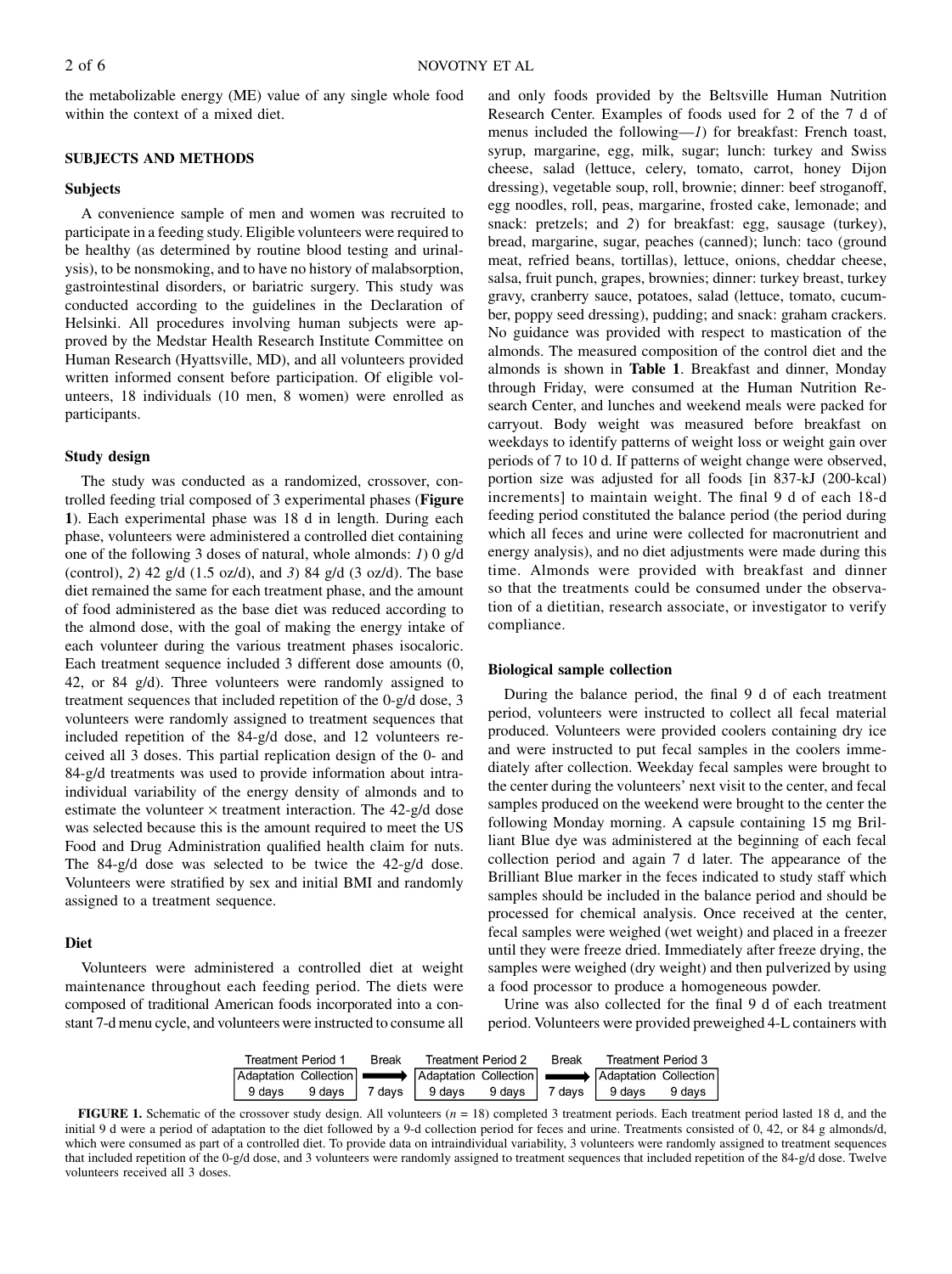TABLE 1

| Composition of base diet and almonds $(dry weight)^T$ |                             |                 |  |  |  |  |
|-------------------------------------------------------|-----------------------------|-----------------|--|--|--|--|
|                                                       | Base diet (without almonds) | Almonds<br>24.8 |  |  |  |  |
| Protein, $N \times 6.25$ (g/100 g)                    | 18.9                        |                 |  |  |  |  |
| Fat $(g/100 g)$                                       | 13.6                        | 53.8            |  |  |  |  |
| Total carbohydrate $(g/100 g)$                        | 64.1                        | 18.3            |  |  |  |  |
| Total dietary fiber $(g/100 g)$                       | 8.5                         | 10.2            |  |  |  |  |
| Ash $(g/100 g)$                                       | 3.4                         | 3.1             |  |  |  |  |
| Energy, gross (kcal/100 g)                            | 491                         | 711             |  |  |  |  |

<sup>1</sup> All values are means of chemical analyses based on  $n = 6$  participants.

15 g boric acid and coolers with ice. Volunteers were instructed to store all urine on ice until delivery to the center each morning, at which time they were provided with new collection containers. Urine was weighed, and subsamples were divided into aliquots and stored at  $-80^{\circ}$ C until analyses were performed. The weight of the voided urine was calculated as the difference between the full container weight and the empty container weight.

For diet analysis, a complete set of foods was collected for the full 7-d rotation. Foods were mixed, then prepared for chemical analysis by homogenization in a blender with ice and water before being freeze dried.

#### Chemical analyses

Combustible energy contents of diets, feces, and urine were determined by adiabatic bomb calorimetry (Parr Instrument Company). Protein contents of diets, feces, and urine were calculated from nitrogen content (6.25 g protein/g nitrogen), as determined by the Dumas method (Leco Corporation). Fat contents of diets and feces were analyzed by petroleum ether extraction (Soxtec; Foss). Total dietary fiber was determined by using the Association of Official Analytical Chemists method 991.43 (Foss). Ash was determined by combustion in a muffle furnace. Total carbohydrate in samples of diet and feces (dry matter basis) was calculated by the difference from measured values for fat, protein, and ash. All analyses were performed in duplicate, and the mean of these values was used for statistical analyses.

# Calculations

For each study volunteer, the ME value of almonds was calculated from the gross energy (GE) and the ME of the different diets, as follows:

$$
ME_{\text{almost}}\left(\frac{kJ}{g}\right)
$$
  
= 
$$
\frac{[MEI_{\text{almost diet}}] - [(GEI_{\text{almost diet}} - GEI_{\text{almost}})] \times \left(\frac{MEI_{\text{correct disk}}}{GEI_{\text{correct disk}}}\right)}{A \text{ almost intake}}
$$
 (1)

where GEI is the GE intake for a given diet or food item (kJ/d), MEI is the ME intake for a given diet (kJ/d), and  $\Delta$  almond intake is the difference between the almond intake with the 2 diets (which was equivalent to the mass of almond incorporated into the almond-containing diet) (10). ME intake is equal to the difference between GE intake and fecal energy and urinary energy output  $[MEI = GEI - (recall energy + urinary energy)].$ 

Nutrient and energy digestibilities were calculated as follows:

$$
Nutrient\ or\ energy\ digestibility\ (\%) = \left[\frac{Intake - Excreted}{Intake}\right] \times 100
$$
\n(2)

# Statistical analysis

ME, digestibility, and data for fecal wet weight, fecal dry weight, number of bowel movements, and chemical composition of the diet and excreta were analyzed with a mixed-model ANOVA with repeated measures by using the volunteer as the random term (SAS version 9; SAS Institute Inc). The statistical model included terms for treatment and period and an interaction term for volunteer  $\times$  treatment. A 2-tailed paired Student's t test was used to determine whether the measured energy density of almonds was different from the calculated energy density by use of Atwater factors.

#### RESULTS

Ten men and 8 women were enrolled and completed the study protocol. The study population had the following characteristics (mean  $\pm$  SEM): aged 56.0  $\pm$  8.6 y (range: 32–67 y), body weight of 79.5  $\pm$  14.5 kg (range: 54–105 kg), and BMI (in kg/m<sup>2</sup>) of 27.4  $\pm$  4.2 (range: 20–34). Data from all observations from all volunteers ( $n = 36$  observations) were included in statistical analyses.

The number of bowel movements per day was not different between the different dietary treatments, but fecal composition was affected by almond intake (Table 2). Both fecal wet weight and dry weight increased with almond consumption, as did fecal fat, carbohydrate, fiber, protein, and energy ( $P < 0.0001$ ). The amount of total dietary fiber and protein did not increase between the 42- and 84-g/d doses of almonds.

The digestibility of macronutrients and energy from the diet as a whole was significantly affected by the addition of almonds to the diet (Table 3). The fat digestibility of the total diet decreased by nearly 5% when 42 g almonds were incorporated into the daily diet and by nearly 10% when 84 g almonds were incorporated into the diet daily ( $P < 0.0001$ ). Carbohydrate, fiber, and protein digestibility decreased between the control diet and the diet containing 84 g/d ( $P < 0.0001$ ). Total carbohydrate digestibility of the 42-g/d diet decreased compared with the control diet and was intermediate to the 84-g/d diet. However, fiber and protein digestibilities were not different between the 2 almond-containing treatments. Energy digestibility of the diet as a whole decreased by  $\sim$ 3% with the incorporation of 42 g almonds into the daily diet and by 5% with the incorporation of 84 g almonds into the daily diet.

The energy content of almonds in the human diet was measured twice for each subject. The mean  $(\pm SD)$  measured energy density of the first measure was  $4.6 \pm 0.7$  kcal/g ( $n = 18$ ), and the mean of the second measure was  $4.6 \pm 1.0$  kcal/g (n = 18). The mean values of the replicated measures for each subject were not different ( $P \ge 0.8$ ). The mean intraindividual CV was 6%. The mean measured energy density for the consumption of almonds at 42 g/d was  $4.7 \pm 0.7$  kcal/g, and the mean energy density at 84 g/d was  $4.3 \pm 1.0$  kcal/g. There was no dose effect on energy density ( $P \geq 0.2$ ). The overall mean energy density was  $4.6 \pm 0.8$  kcal/g or 129 kcal for a 28-g serving (the typical serving size).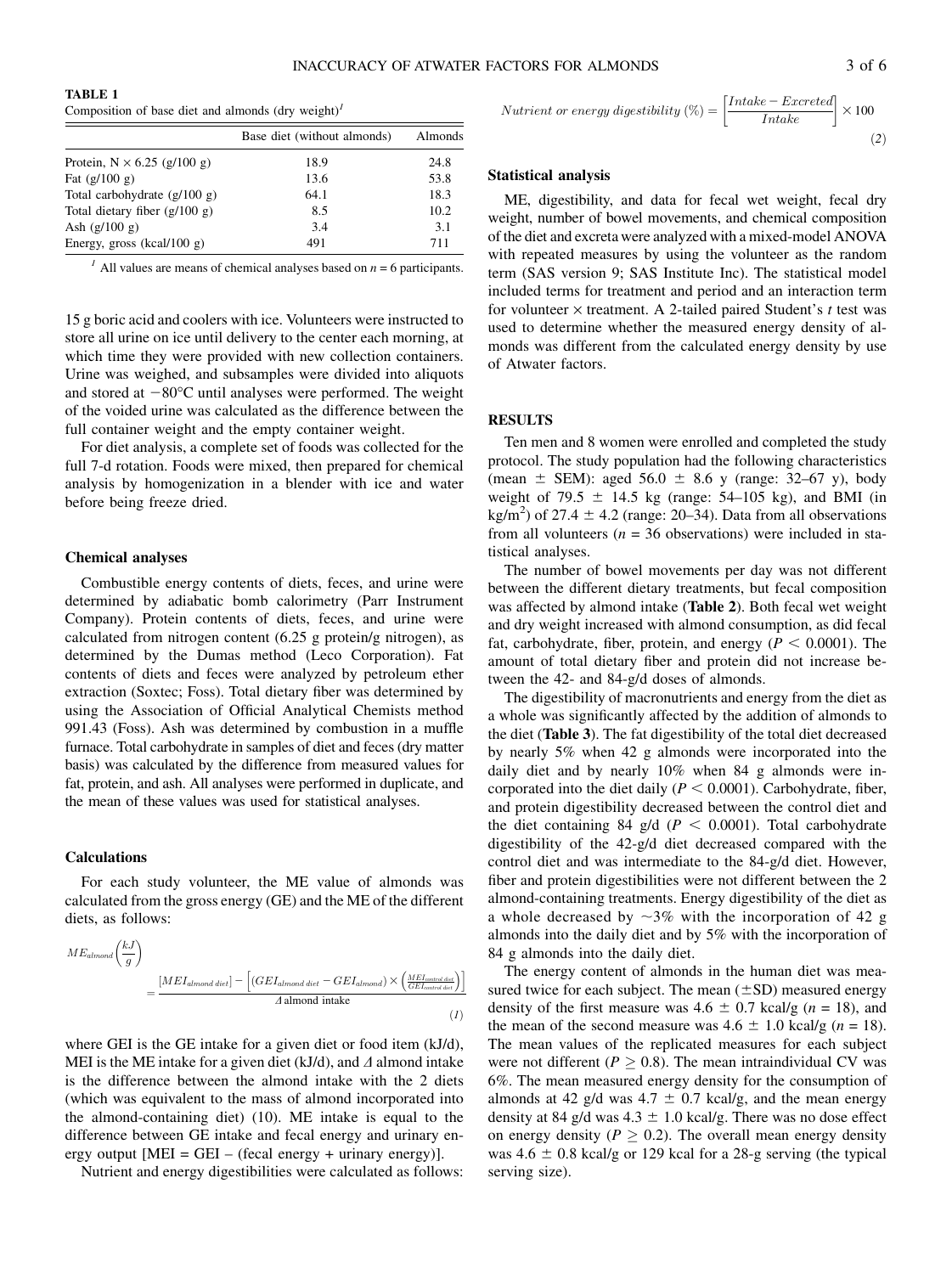| <b>TABLE 2</b>                                                     |
|--------------------------------------------------------------------|
| Number of daily bowel movements and fecal composition <sup>1</sup> |

|                             | Treatment          |                   |                 |           |                          |  |
|-----------------------------|--------------------|-------------------|-----------------|-----------|--------------------------|--|
|                             | Control            | $42 \text{ g/d}$  | $84$ g/d        | Pooled SE | Treatment-effect P value |  |
| Bowel movements (no./d)     | 1.1                | 1.2               | 1.2             | 0.1       | 0.1117                   |  |
| Wet weight $(g/d)$          | $127.2^{\rm a}$    | $163.0^{b}$       | $178.3^{b}$     | 13.2      | < 0.0001                 |  |
| Dry weight $(g/d)$          | $28.9^{\rm a}$     | 40.8 <sup>b</sup> | $49.0^\circ$    | 2.4       | < 0.0001                 |  |
| Fat $(g/d)$                 | $1.7^{\rm a}$      | $6.3^b$           | $10.8^\circ$    | 0.8       | < 0.0001                 |  |
| Total carbohydrate (g/d)    | $21.6^{\rm a}$     | $27.9^{\rm b}$    | $31.2^{\circ}$  | 1.5       | < 0.0001                 |  |
| Total dietary fiber $(g/d)$ | 9.1 <sup>a</sup>   | $11.5^{b}$        | $13.0^{b}$      | 0.9       | < 0.0001                 |  |
| Protein $(g/d)$             | $9.4^{\mathrm{a}}$ | $11.3^{b}$        | $12.5^{b}$      | 0.6       | < 0.0001                 |  |
| Energy (kcal/d)             | $132.2^{\rm a}$    | $217.7^{b}$       | $282.3^{\circ}$ | 13.4      | < 0.0001                 |  |

<sup>1</sup> All values are least-square means and pooled SEs. Treatment effects were evaluated by using a mixed-model ANOVA (with fixed effects of period and treatment and a random effect of volunteer) for  $n = 18$  participants in a crossover design. Mean values within a row with unlike superscript letters are significantly different ( $P \le 0.05$ ).

Measured values for individual volunteers ranged from 2.2 to 6.0 kcal/g. Except for 2 of 36 observations, all measured energy values for the almonds were below the Atwater predicted value  $(P \leq 0.001)$ . There was no effect of age or BMI (normal, overweight, or obese) on nutrient digestibility or on energy density of almonds.

#### DISCUSSION

In this study, we report on a dietary paradigm that allows for the measurement of the ME value of an individual food when consumed as part of a mixed diet. In contrast, most previous research that evaluated the energy value of foods during the past  $100$  y was restricted to measuring the ME content of the whole diet or of single-food diets consumed for weeks. The accurate determination of the energy content of foods is important for the food industry, for health professionals, and for the consumer. The US Food and Drug Administration requires that nutrition information be provided for all foods sold in the United States, with only a few exemptions. The mandatory nutrition information includes energy content per serving. According to the US Code of Federal Regulations (11), energy content may be calculated by the Atwater general factors, by the Atwater general factors minus a correction for fiber, by the Atwater specific factors, by data for specific food factors for particular foods, or by bomb calorimetry after adjustment for loss of nitrogen through urea. The most commonly used method is calculation

| <b>TABLE 3</b> |
|----------------|
|----------------|

according to the Atwater factors. However, both sets of Atwater factors fall short, which renders the information on food labels and in databases flawed and of lesser value, at least for nuts.

Nuts are a food group for which the Atwater factors may be particularly poorly suited. A key component of the Atwater factors is the coefficient of digestibility. Numerous studies and varied evidence suggest that the coefficient of digestibility for nuts and peanuts is different from that for other foods. Levine and Silvis (4) provided volunteers with one of 3 peanut treatments: whole peanuts, peanut butter, or peanut oil. Daily fat excretion was highest for subjects consuming whole peanuts and lowest for subjects consuming peanut oil. Therefore, it can be assumed that macronutrients (and therefore energy) from whole peanuts were less available than those from peanut butter and peanut oil. Another study in 63 adults in the United States and Brazil showed that consumption of whole peanuts resulted in greater excretion of both fecal fat and fecal energy compared with consumption of a control diet (5). Two additional studies have suggested that nut digestibility may be limited for the intact nut. In one study, increased mastication of almonds resulted in less fat excretion in feces (12). In another study, feces of adults consuming almonds contained intact cotyledon cells (embryonic tissue within the seed of a plant), encapsulating lipid and other material within cell walls and rendering it unavailable for digestion (13). These studies support the premise that the coefficient of digestibility for at least fat from nuts is significantly less than that for other foods.

|                     | Treatment         |                  |                   |           |                          |  |
|---------------------|-------------------|------------------|-------------------|-----------|--------------------------|--|
|                     | Control           | $42 \text{ g/d}$ | $84$ g/d          | Pooled SE | Treatment-effect P value |  |
|                     |                   | $\%$             |                   | $\%$      |                          |  |
| Fat                 | $97.8^{\rm a}$    | $93.1^{b}$       | $89.9^\circ$      | 0.8       | < 0.0001                 |  |
| Total carbohydrate  | $94.0^{\rm a}$    | $91.4^{b}$       | $89.5^\circ$      | 0.4       | < 0.0001                 |  |
| Total dietary fiber | 80.8 <sup>a</sup> | $75.4^{\rm b}$   | $71.9^{b}$        | 1.6       | < 0.0001                 |  |
| Protein             | $91.0^{\rm a}$    | $89.0^{b}$       | 87.9 <sup>b</sup> | 0.6       | < 0.0001                 |  |
| Energy              | $90.5^{\rm a}$    | $87.5^{b}$       | $85.5^{\circ}$    | 0.5       | < 0.0001                 |  |

<sup>1</sup> Values are least-square means and pooled SEs. Treatment effects were evaluated by using a mixed-model ANOVA (with fixed effects of period and treatment and a random effect of volunteer) for  $n = 18$  participants in a crossover design. Mean values within a row with unlike superscript letters are significantly different ( $P < 0.05$ ).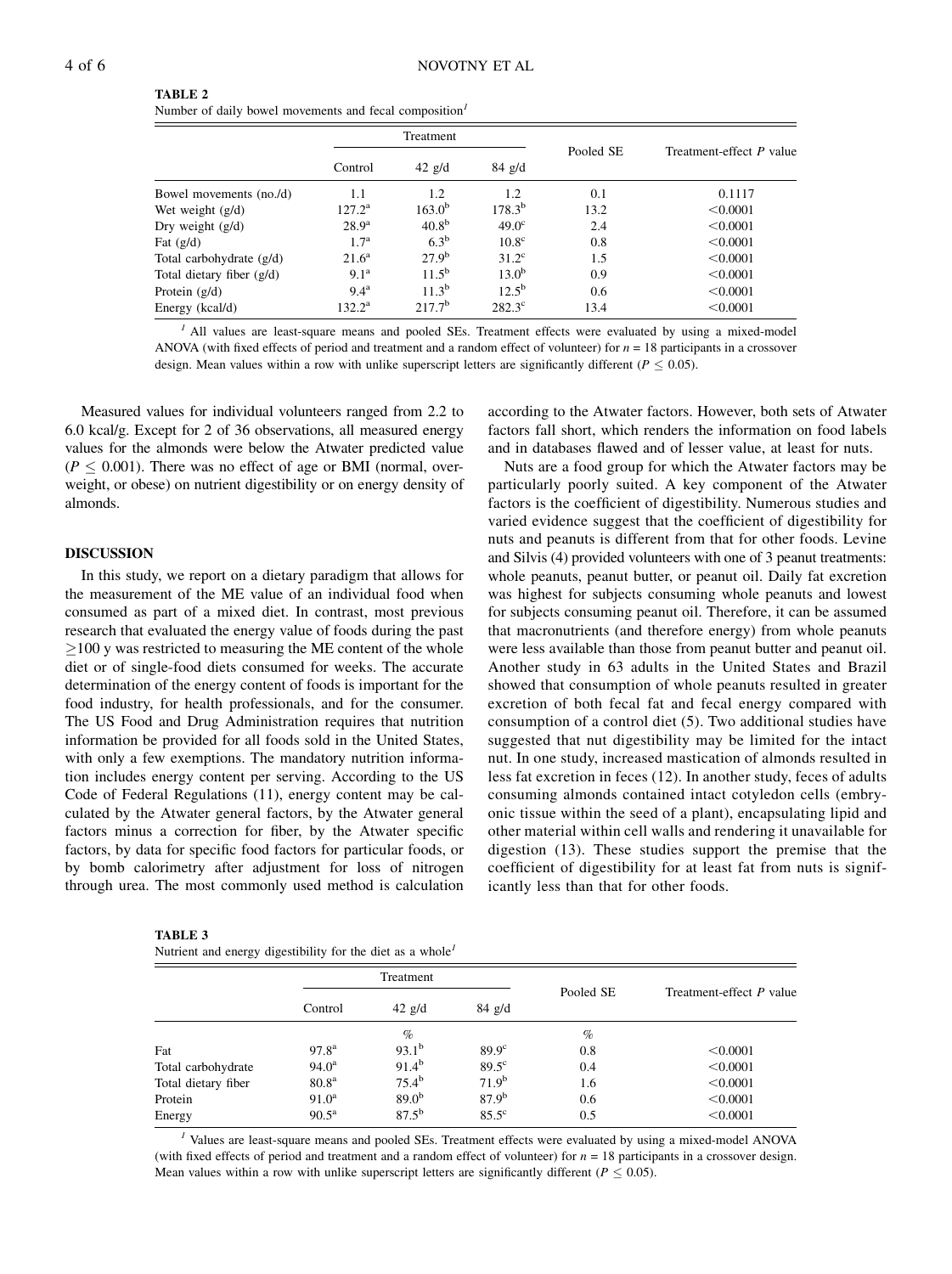The energy value of almonds as currently found on nutrient labels is based on the Atwater general factors, which are 4 kcal/g for protein, 9 kcal/g for fat, and 4 kcal/g for carbohydrate (equivalent to 17, 37, and 17 kJ/g for protein, fat, and carbohydrate, respectively). On the basis of the measured macronutrient composition of the almonds used in this study, a serving of almonds (28 g) composed of 7 g protein, 15 g fat, and 5 g carbohydrate would contain 181 kcal/serving. The US Code of Federal Regulations allows insoluble fiber to be subtracted from total carbohydrate for calculation of energy content; in this case, on the basis of the chemical composition of the almonds used in this study, the energy content of a 28-g serving would be 170 kcal (711 kJ), which is equivalent to an energy density of 6.1 kcal/g  $(25.4 \text{ kJ/g}).$ 

The energy value of almonds as currently found in the USDA National Nutrient Database for Standard Reference (14) is based on the Atwater specific factors for the energy contained in fat, protein, and carbohydrate in nuts, which are 3.47 kcal/g for protein, 8.37 kcal/g for fat, and 4.07 kcal/g for carbohydrate (2) and equivalent to 14.5, 35.0, and 17.0 kJ/g, respectively. By using these factors, the energy contained in a serving of the almonds used in this study would be 168 kcal (703 kJ), giving an energy density of 6.0 kcal/g (25.1 kJ/g).

The measured energy density of almonds was determined in the present study to be 4.6 kcal/g (19.2 kJ/g). This value is substantially less than the values of 6.0 and 6.1 kcal/g as calculated by the Atwater specific factors and the Atwater general factors, respectively. The empirically measured energy content of one 28-g serving of almonds is therefore 129 kcal, instead of 168– 170 kcal as estimated by the Atwater factors, which overestimate the energy content of almonds by 32%. This notable decrease in energy content per serving is a stimulus that could potentially influence food choices (15, 16). It is not known whether the observed discrepancy measured in whole almonds would be consistent for other forms of almonds such as almond butter or slivered or sliced almonds. On the basis of the work of Levine, it is likely that the energy value of almond butter would not be as low as that of the whole almonds that participants consumed in this study. Globally, whole almonds are consumed in far greater proportion than are other forms.

When an 84-g serving of almonds was incorporated into the diet daily, the energy digestibility of the diet as a whole decreased by  $\sim$  5%. Therefore, for individuals with energy intakes between 2000 and 3000 kcal/d, incorporation of 84 g almonds into the diet daily in exchange for highly digestible foods would result in a reduction of available energy of 100–150 kcal/d. With a weightreduction diet, this deficit could result in more than a pound of weight loss per month. Nuts and peanuts, being relatively energy dense and high-fat foods, may be expected to contribute to weight gain. However, both epidemiologic studies and intervention studies have suggested otherwise (17–24). These studies show that despite incorporation of nuts into the diet, there were no increases in body weight or fatness. Furthermore, Wien et al (25) observed additional weight loss when almonds were incorporated into a weight-loss diet in place of carbohydrate-rich foods.

When applied to mixed diets, Atwater factors consistently overestimate the ME content of the diet. In a study to compare the Atwater-determined energy value of a mixed diet consumed by older adults to the measured energy value, it was found that the

Atwater factors overestimated the ME of the food by 26% (26). In another study, the Atwater factors overestimated the energy content of a low-fat, high-fiber diet by up to  $11\%$  (27). These results are in accord with others that show inaccuracies of the Atwater calculation (28–30).

In conclusion, by measuring the actual energy content of almonds within the context of a mixed diet, we have shown that the Atwater approach for calculating their energy content produce inaccurate results, in part attributable to lower digestibility of nut macronutrients than that suggested by Atwater and Merrill and Watt. We have also presented a method by which the energy value of a single food can be measured in the context of a mixed diet. This method is a significant improvement over past methodology that required volunteers to consume a single food exclusively for an extended period of time to determine its ME value. These results also cast doubt on the ability of the Atwater factors to predict the energy value of other nuts, thus suggesting possible widespread inaccuracies in food labels. The study presented here provides rigorous evidence for the problems with certain applications of the Atwater factors and provides a means for determining the actual energy value of individual foods within the context of a mixed diet.

The authors' responsibilities were as follows—JAN, SKG and DJB: participated in the design of the experiment, collection of data, analysis of data, and writing of the manuscript. None of the authors had a conflict of interest. The Almond Board of California played no role in the design, implementation, or analysis of the study or in interpretation of the data.

#### REFERENCES

- 1. Atwater WO, Bryant AP. The availability and fuel value of food materials. Washington, DC: US Government Printing Office, 1900 (Agriculture Experiment Station 12th Annual Report 73-110.)
- 2. Merrill AL, Watt BK. Energy value of foods: basis and derivation. Washington, DC: US Government Printing Office, 1973. (Agriculture Handbook No. 74.)
- 3. Jaffa ME. Further investigations among fruitarians at the California Agricultural Experiment Station, 1901-1902. Washington, DC: US Government Printing Office, 1903. (USDA Bull 132.)
- 4. Levine AS, Silvis SE. Absorption of whole peanuts, peanut oil, and peanut butter. N Engl J Med 1980;303:917–8.
- 5. Traoret CJ, Lokko P, Cruz AC, Oliveira CG, Costa NM, Bressan J, Alfenas RC, Mattes RD. Peanut digestion and energy balance. Int J Obes (Lond) 2008;32:322–8.
- 6. Berry SE, Tydeman EA, Lewis HB, Phalora R, Rosborough J, Picout DR, Ellis PR. Manipulation of lipid bioaccessibility of almond seeds influences postprandial lipemia in healthy human subjects. Am J Clin Nutr 2008;88:922–9.
- 7. FAO. Food energy—methods of analysis and conversion factors. Rome, Italy: Food and Agriculture Organization of the United Nations, 2003.
- 8. Jenab M, Sabate J, Slimani N, Ferrari P, Mazuir M, Casagrande C, Deharveng G, Tjonneland A, Olsen A, Overvad K, et al. Consumption and portion sizes of tree nuts, peanuts and seeds in the European Prospective Investigation into Cancer and Nutrition (EPIC) cohorts from 10 European countries. Br J Nutr 2006;96(suppl 2):S12–23.
- 9. Shahidi R, Alasalvar C. Tree nuts: composition, phytochemicals, and health effects: an overview. In: Alasalvar C, Shahidi F, eds. Tree nuts: composition, phytochemicals, and health effects. Boca Raton, FL: CRC Press, 2009.
- 10. Baer DJ, Gebauer SK, Novotny JA. Measured energy value of pistachios in the human diet. Br J Nutr 2012;107:120–5.
- 11. Food labeling, 21 CFR, chapter 1, subchapter B, part 101 (2011).
- 12. Cassady BA, Hollis JH, Fulford AD, Considine RV, Mattes RD. Mastication of almonds: effects of lipid bioaccessibility, appetite, and hormone response. Am J Clin Nutr 2009;89:794–800.